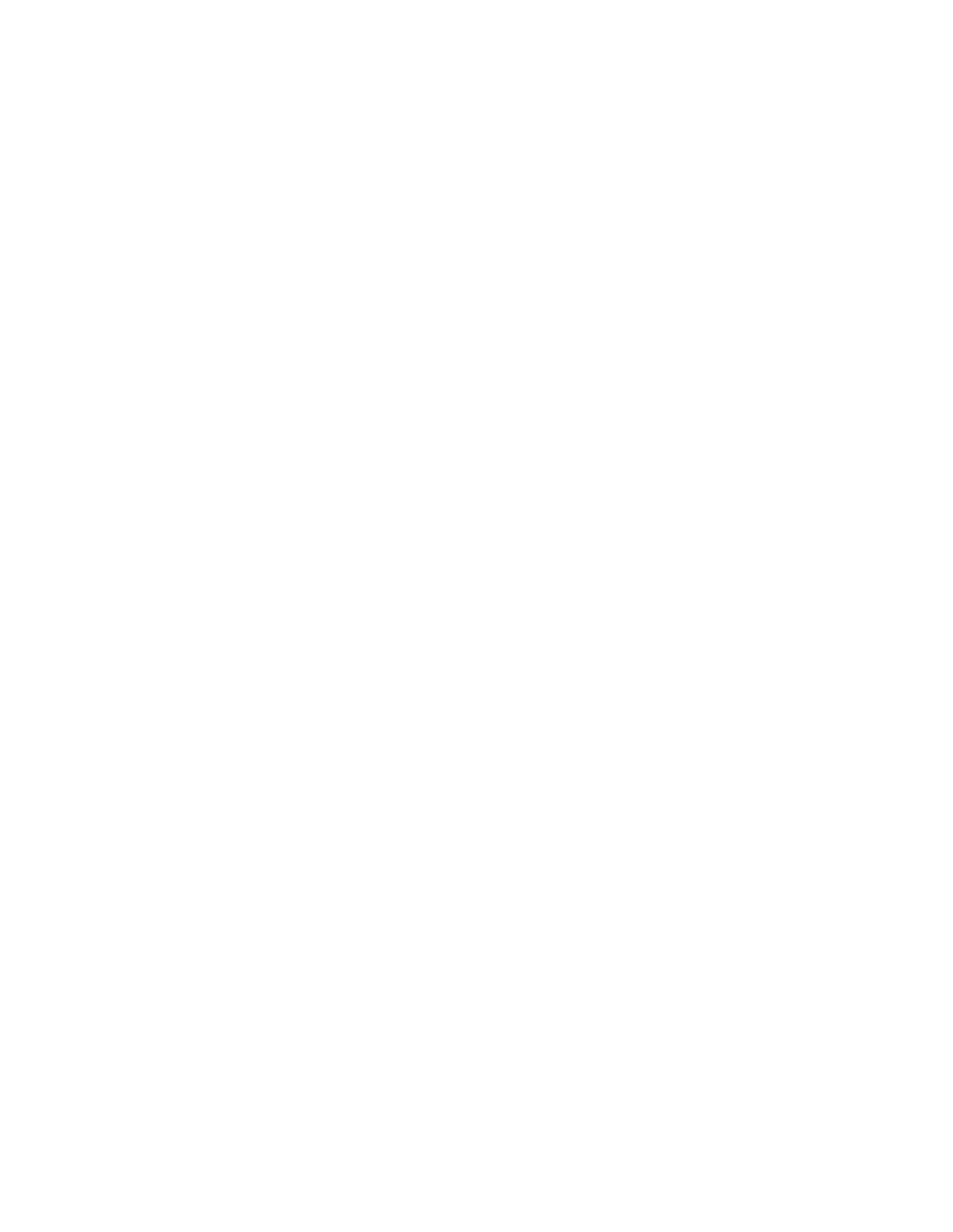## **Welcome to the Hilda Kroeker Library!**

The library staff welcomes you to Calvary University and the Hilda Kroeker Library (HKL). We are here to assist you in your academic pursuit. Our desire is to create a user-friendly environment and to serve your information needs. Please feel free to ask the staff for any assistance you need.

Miss Hilda Kroeker served Calvary as the Head Librarian for 22 years, from 1962 to 1984. She is the longest serving librarian at Calvary. In 1977 the library was named in her honor. She passed away in 2009 after many years of serving the Lord and blessing His people.

# **Library Guidelines**

To have a successful study environment, everyone needs to work together. To assist in accomplishing this goal, below are standards to follow while in the library:

- 1. Quietness in the library is appreciated by all, so remember to be considerate of your neighbor's need to study. To help in this area, **cell phones are to be turned off or put on vibrate**. Security personnel are exempt from this. Cell phone calls may be made outside.
- 2. **Materials checked out on your card are your responsibility,** so follow the check-out procedures properly. This means **not** loaning your card to anyone else and realizing that you are responsible for any materials you choose to check out for another person on your card.
- 3. Payment for printing and copying is due at the time of printing.
- 4. Drinks in closable containers and food are allowed in the library; **however, they are not allowed in the computer lab**.
- 5. Understand that the library is not responsible for your personal belongings. Therefore, do not leave them unattended in the library.
- 6. Treat the library and its staff with respect.
- 7. When you are finished with materials, place them on the appropriate carts. **Do not reshelve any materials;** they need to be recorded for statistics.
- 8. Dress appropriately in the library (see Student Handbook).
- **9.** Furniture rearranged or moved must be returned where you found it.

**Repeated abuse of the guidelines may result in loss of privileges.**

# **The Front Desk**

The front desk is where all materials are checked out. **Your current Calvary ID is your library card, so it is required for the checkout of any library materials.** 

The following items may be purchased at the front desk:

Paper  $5¢$ /sheet Printing with your own paper  $1¢$ /sheet Coping  $10¢$ /sheet

The purchase of the above items is self-service. Please put your payment in the red bucket. Payment is due at time of printing.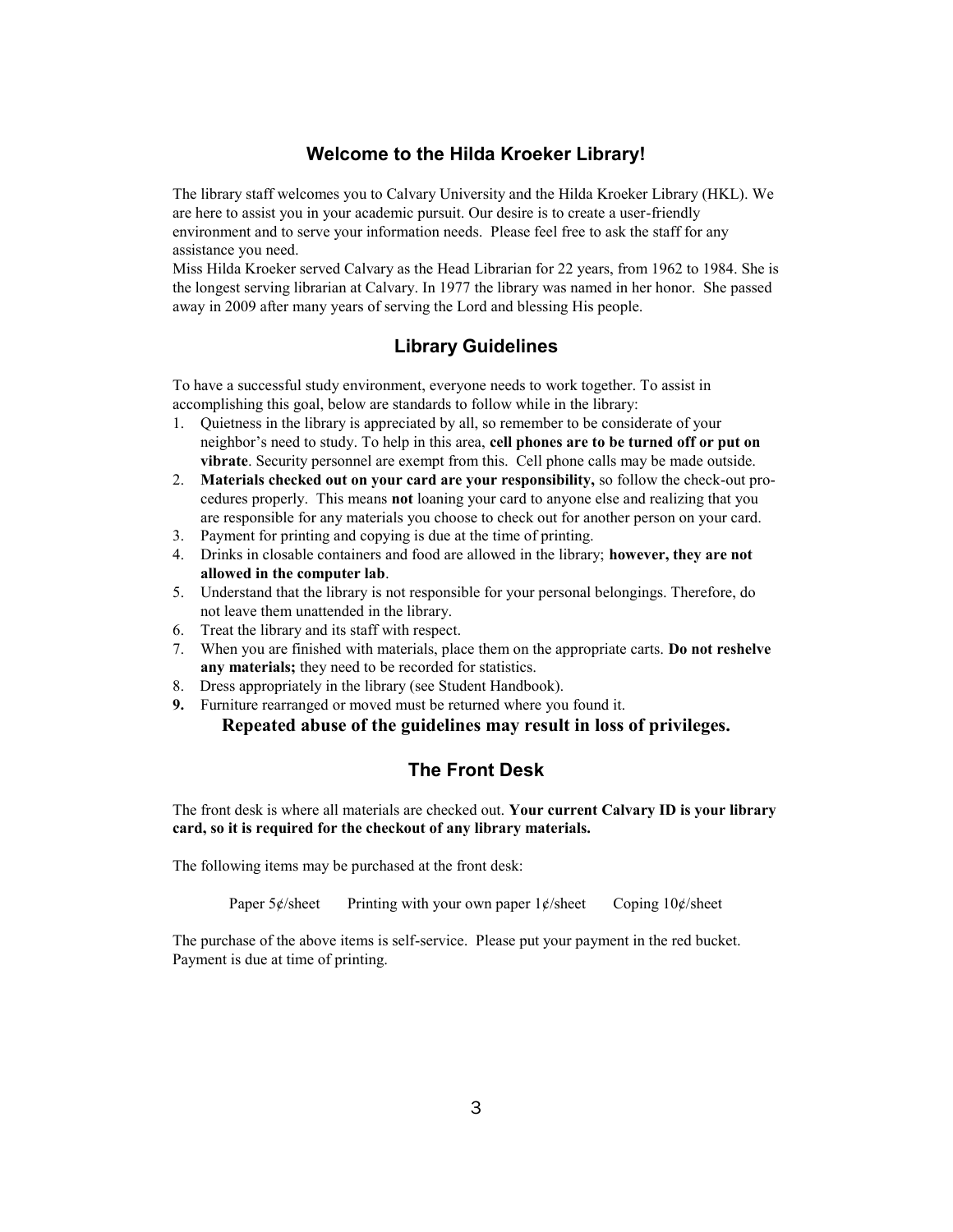### **Library Office**

The librarian and library staff are available to you any time you need help. The library office is where the library staff maintains the library collection. Patrons are not allowed in the library office without permission. If you need assistance, please come to the front desk. We will be glad to help you.

### **Library Resources**

#### **Periodicals:**

Periodicals and journals are displayed on the shelves by the couch in the room adjacent to the computer lab, in alphabetical order by title. Please **do not** reshelve used periodicals. Leave them on a designated return cart.

The **Galaxie Theological Journal Library** database provides access to current religious periodicals from a conservative viewpoint (p.10).

The **ProQuest Research Library** database provides access to current general studies periodicals (p. 10).

The **ATLA Religion Database and Serials** database provides access to current religious periodicals from a variety of viewpoints (p.10)

The **ATLA eBook Lending Program** is a consortium which provides eBooks (p. 10)

**The Reference Collection** is in the first row of the collection. All call numbers of these books begin with REF. Materials include: encyclopedias, dictionaries, bibliographies, indexes, handbooks, concordances, directories, lexicons, atlases, etc. These materials are to be used only in the library. The copy machine is available to copy pages of these materials at  $10¢$  per page. Please **do not** reshelve used reference materials. Leave them on a designated return cart.

**The Circulating Collection** is shelved in the room adjacent to the computer lab. The shelves are marked with the beginning and ending call numbers for each row. Please **do not**  reshelve used materials. Leave them on a designated return cart.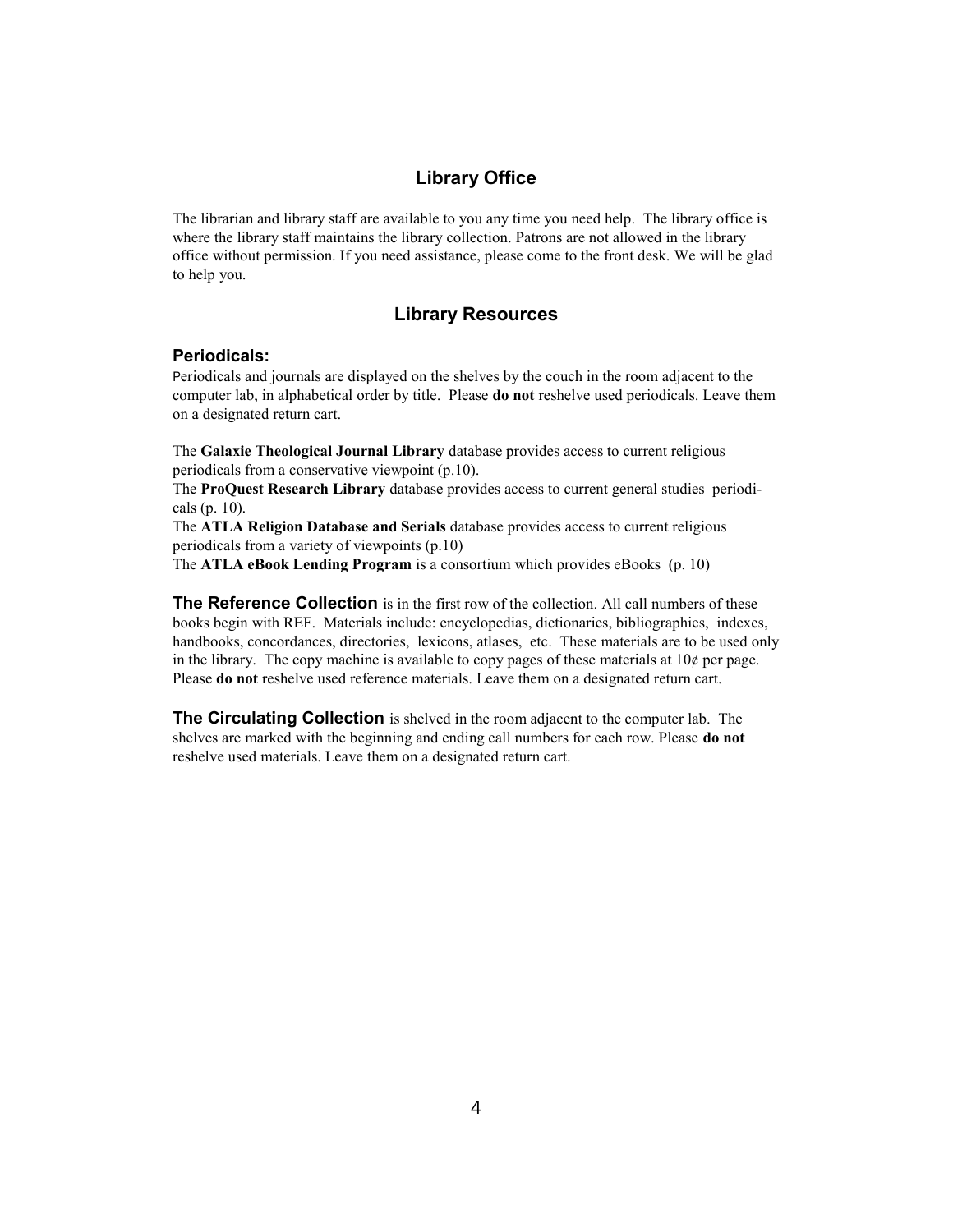**New Books** are shelved within the regular reference and circulating collections. They are designated by a colored dot.

**The Juvenile Collection** is housed at the south end of the collection. It contains various levels of juvenile literature.

**Instructional Media Curriculum (IMC)** is located next to the Juvenile Collection. Included are curriculum materials for Christian and public schools. Call numbers begin with IMC.

**Reserve Materials** are items put on request by a professor for a particular course. They are kept behind the front desk and may be checked out for two hours at a time. They may be renewed if no one else has requested them.

**DVDs** are displayed on the shelves in front of the front desk. DVDs may be checked out for 28 days.

**Pamphlets** are displayed on the shelves in front of the front desk. Pamphlets are part of the reference collection and may not be checked out.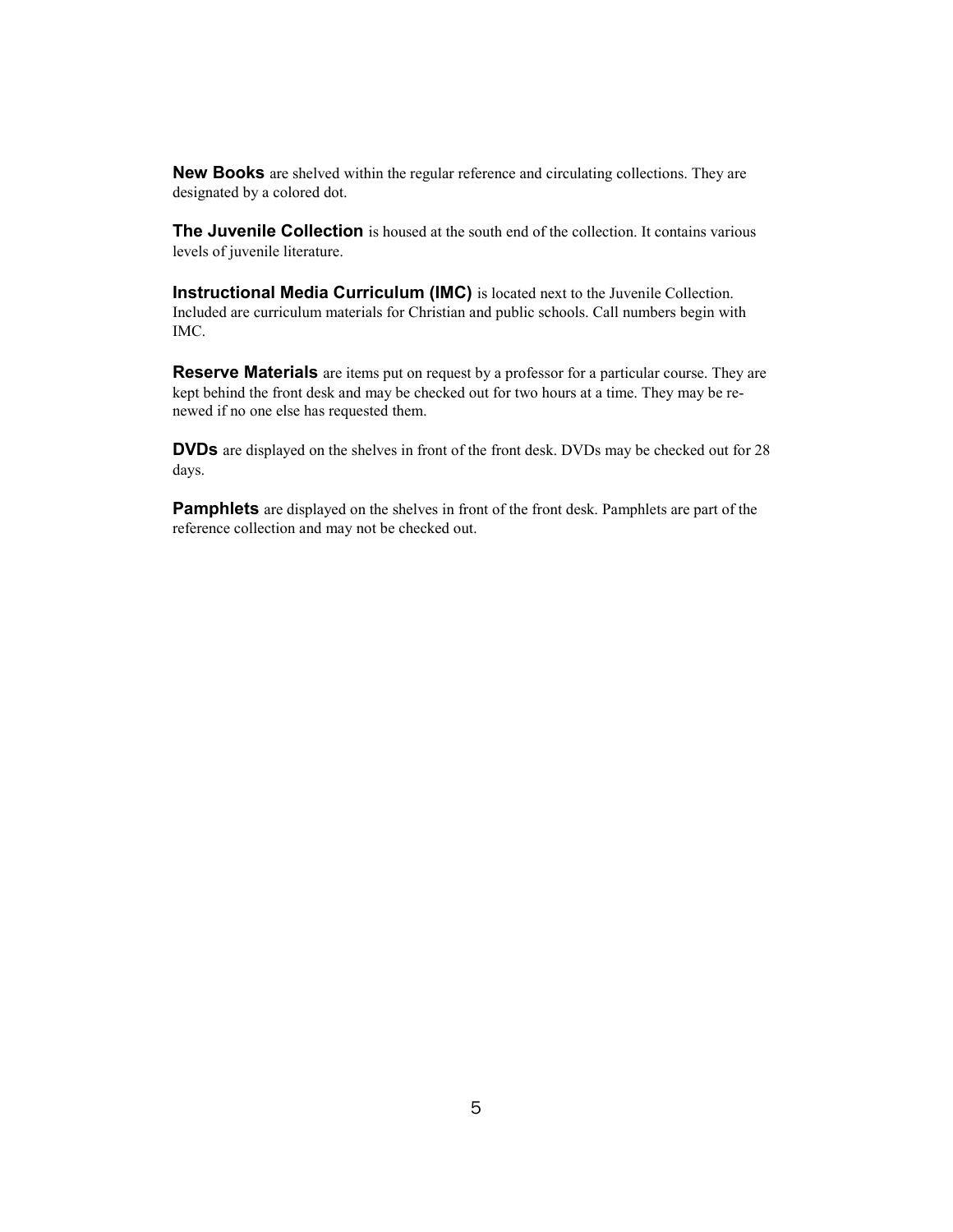# **Library of Congress Classification**

The materials in the library are organized by Library of Congress Classification (LCC). The call numbers in this system begin with letters. The following LCC Schedule gives you a brief outline of the subject areas.

| General works                                  | M           | Music                               |
|------------------------------------------------|-------------|-------------------------------------|
| Philosophy and Religion:                       | N           | Fine Arts                           |
| Part I, B-BJ Philosophy                        |             |                                     |
| Part II, BL-BX Religion                        |             |                                     |
| History-Auxiliary Sciences                     | P           | Language and Literature             |
| History-General & Old World                    | $\mathbf 0$ | Science                             |
| History-The Americas                           | R           | Medicine                            |
| Geography, Anthropology, Recrea-<br>tion, etc. | S           | Agriculture                         |
| Social Sciences                                | T           | Technology                          |
| <b>Political Science</b>                       | U           | Military Science                    |
| Law                                            | V           | Naval Science                       |
| Education                                      | Z           | Bibliography and Library<br>Science |
|                                                |             |                                     |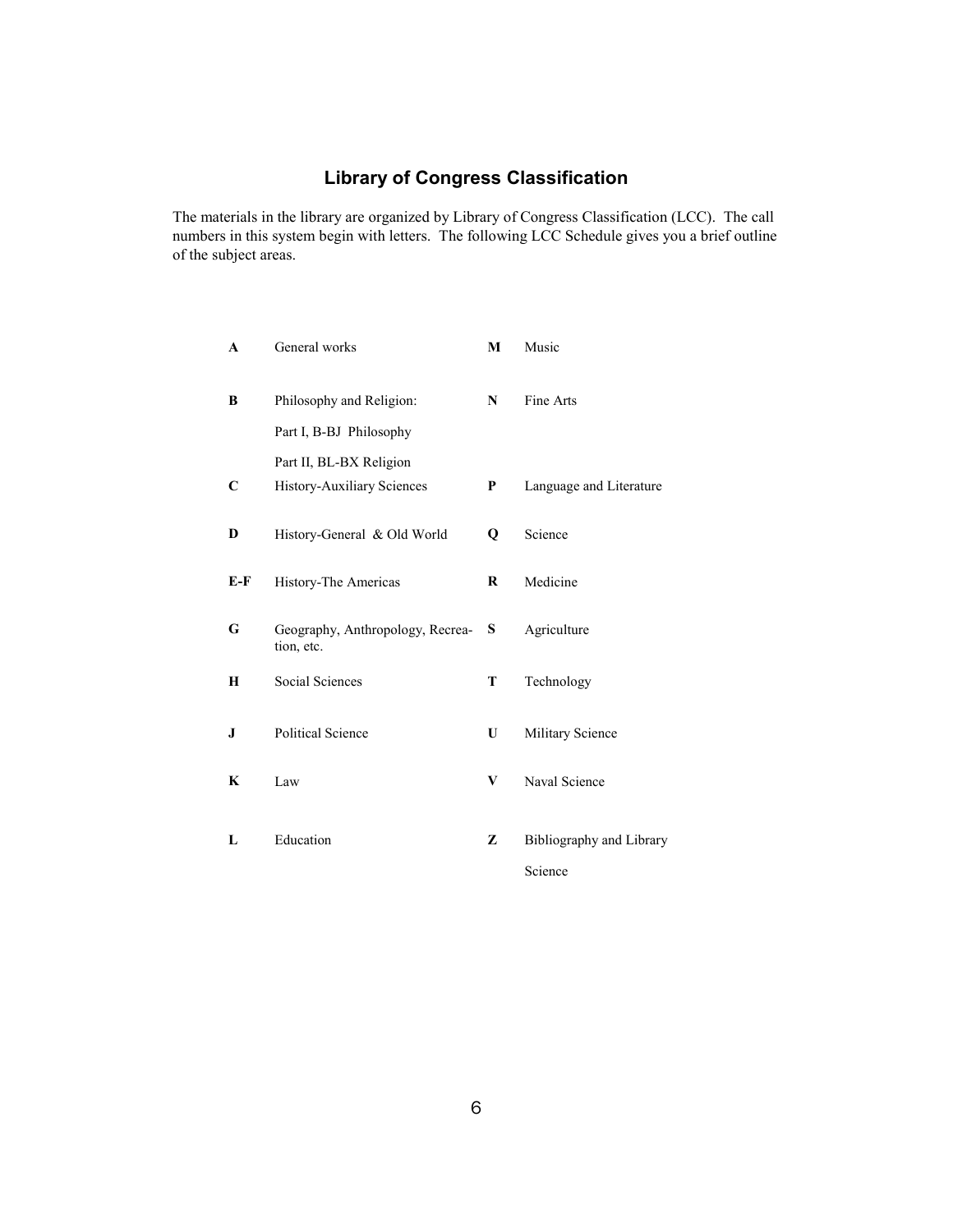# **Library Services**

**The Copy Machine** is located to the left of the front desk. To use, place the long edge of your original page (8.5 x 11) along the left side of the glass with the corner touching the arrow in the top left corner. Wait until the communication panel indicates the machine is ready. Place money in the red bucket at the front desk to pay for your copies. Copies are  $10¢$  each and payment is due at the time of printing.

**The Lamination Station** is where your projects are laminated. To have something laminated, please drop it off at the front desk. You will be notified when it is ready to be picked up. Please be prepared to pay when you pick it up. The price is  $60¢$ /running foot, including the lead material.

**Library Cards** are issued to all current students. They also serve as your Calvary photo ID.

- **You are required to present your card each time you check out materials**. This is your *permanent* card until you are no longer a student. If you lose it, you will need to contact security for a replacement.
- You will need your card number to place a hold on an item (also add CALV at the end of the number), whether requesting Calvary materials that are checked out or requesting materials from other libraries in the consortium through the online catalog.
- Remember, due dates and returning materials are your responsibility; however, email notices will be sent to you. Whether you receive the notice or not, you are still responsible for returning the materials on time.
- Guest cards are available for \$10 per year to community members who reside in the following Missouri counties: Cass, Clay, Jackson, Platte and the following Kansas counties: Johnson, Leavenworth, Wyandotte.
- Guest cards are available to all alumni at no charge (regardless of location of residence)

**Interlibrary Loan (ILL)** is a service that provides materials not owned by our library or the consortium. See page 12 for instructions on requesting materials online through the consortium. See page 13 for instructions on requesting materials not found in the consortium.

**UMKC Courtesy Cards** can give you temporary, on-site borrowing privileges for many academic libraries in the Kansas City area. If you would like to apply, speak with one of the library staff at the front desk. A list of participating libraries is kept at the front desk. These courtesy cards are good for one semester (January-June or July-December).

**Association of Christian Librarians Reciprocal Borrowing Program** allows all current faculty, staff, and students to check out physical materials from participating libraries for free (http://www.acl.org/index.cfm/resources/reciprocal-borrowing-program/)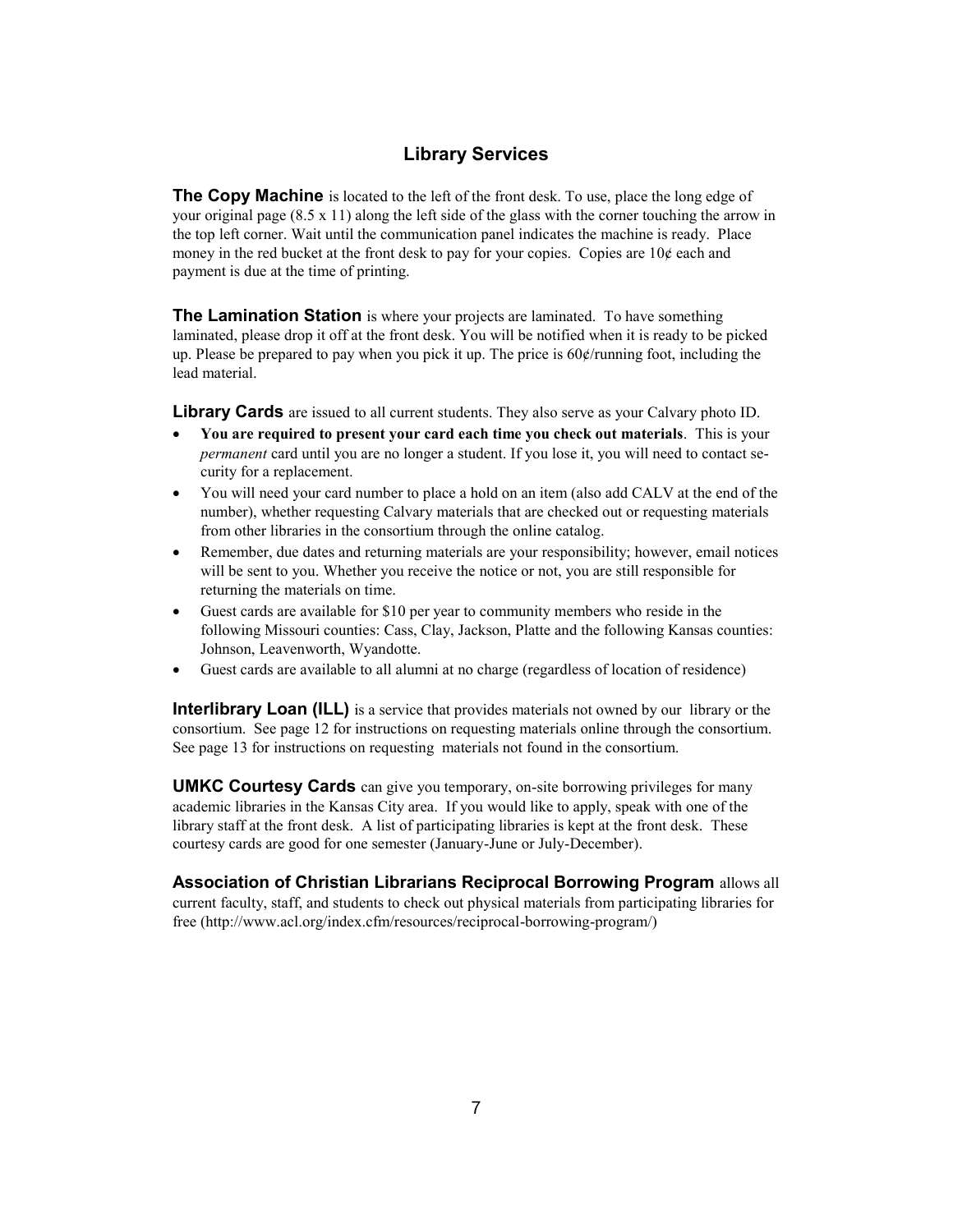| <b>MATERIAL TYPE</b>          | <b>CHECKOUT POLICY</b>                                         |  |
|-------------------------------|----------------------------------------------------------------|--|
| <b>Circulating Collection</b> | 28-day checkout<br>2 renewals                                  |  |
| <b>IMC Materials</b>          | 28-day checkout<br>2 renewals                                  |  |
| <b>Audio/Visual Materials</b> | 28-day checkout<br>2 renewals                                  |  |
| <b>Reference Materials</b>    | In-library use only                                            |  |
| <b>Periodicals</b>            | In-library use only                                            |  |
| <b>Reserve Materials</b>      | In-library use / 2 hours at a time<br>Return to a staff member |  |
| <b>Pamphlets</b>              | In-library use only                                            |  |

# **The Chart Below Outlines Circulation Policies**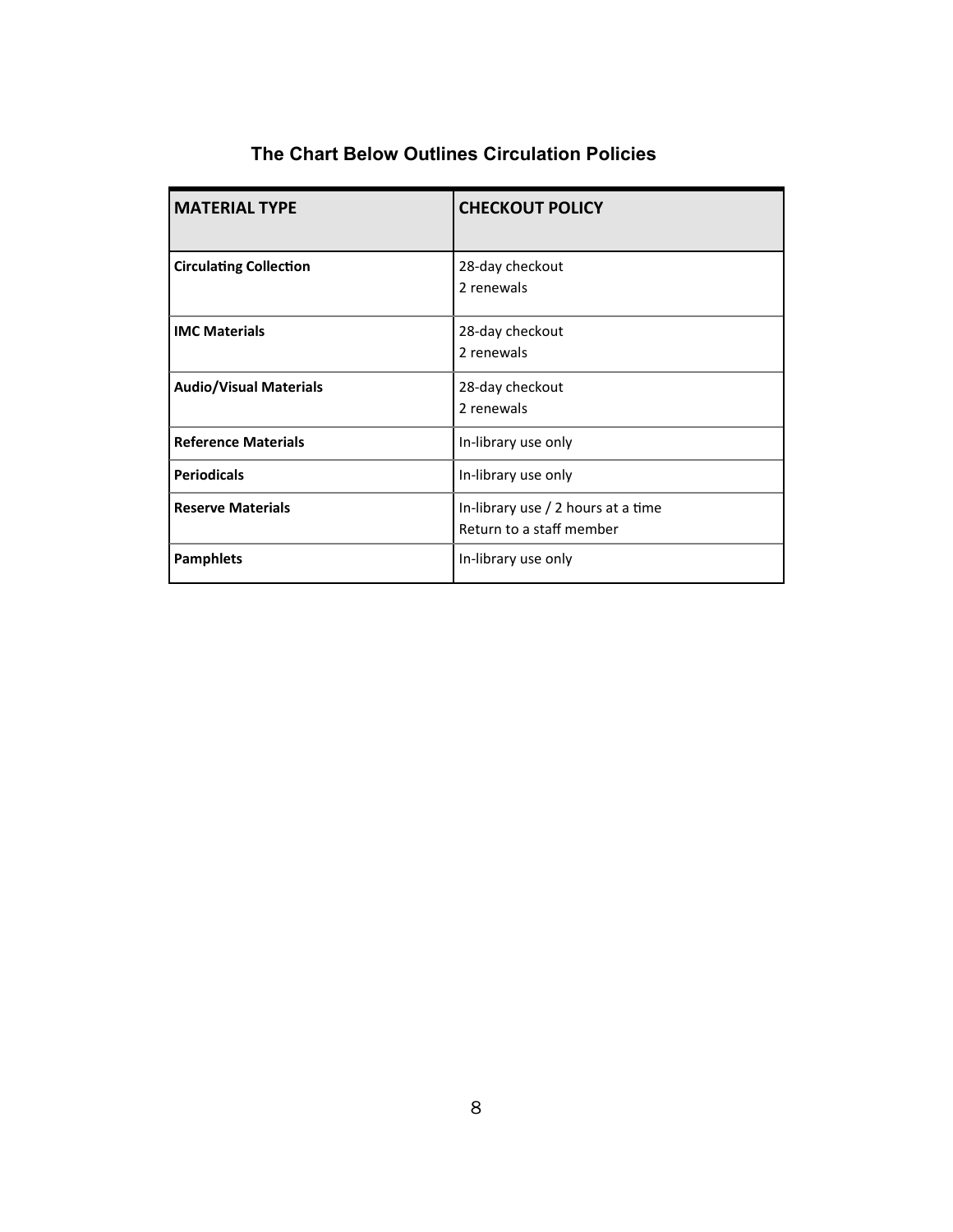# **Library Policies**

#### **Return of Library Materials:**

#### **All RESERVE materials are to be handed to a staff member at the front desk during library hours**

Regular books and other items may be returned in the Book Drop slot outside Items that are damaged will be charged to the last patron who used them. The drop box, located outside to the left of the front door, is available 24/7 for you to return materials.

### **Library Fines:**

It is the patron's responsibility to return items on time whether notified or not. Graduating students may be penalized if there are any outstanding fines or materials checked out to the account. Accounts with item(s) significantly overdue will be charged the full cost of the items. Any account with \$25 or more in fines will be blocked.

#### **Dress Code:**

See the Calvary University Student Handbook for the campus wide dress code.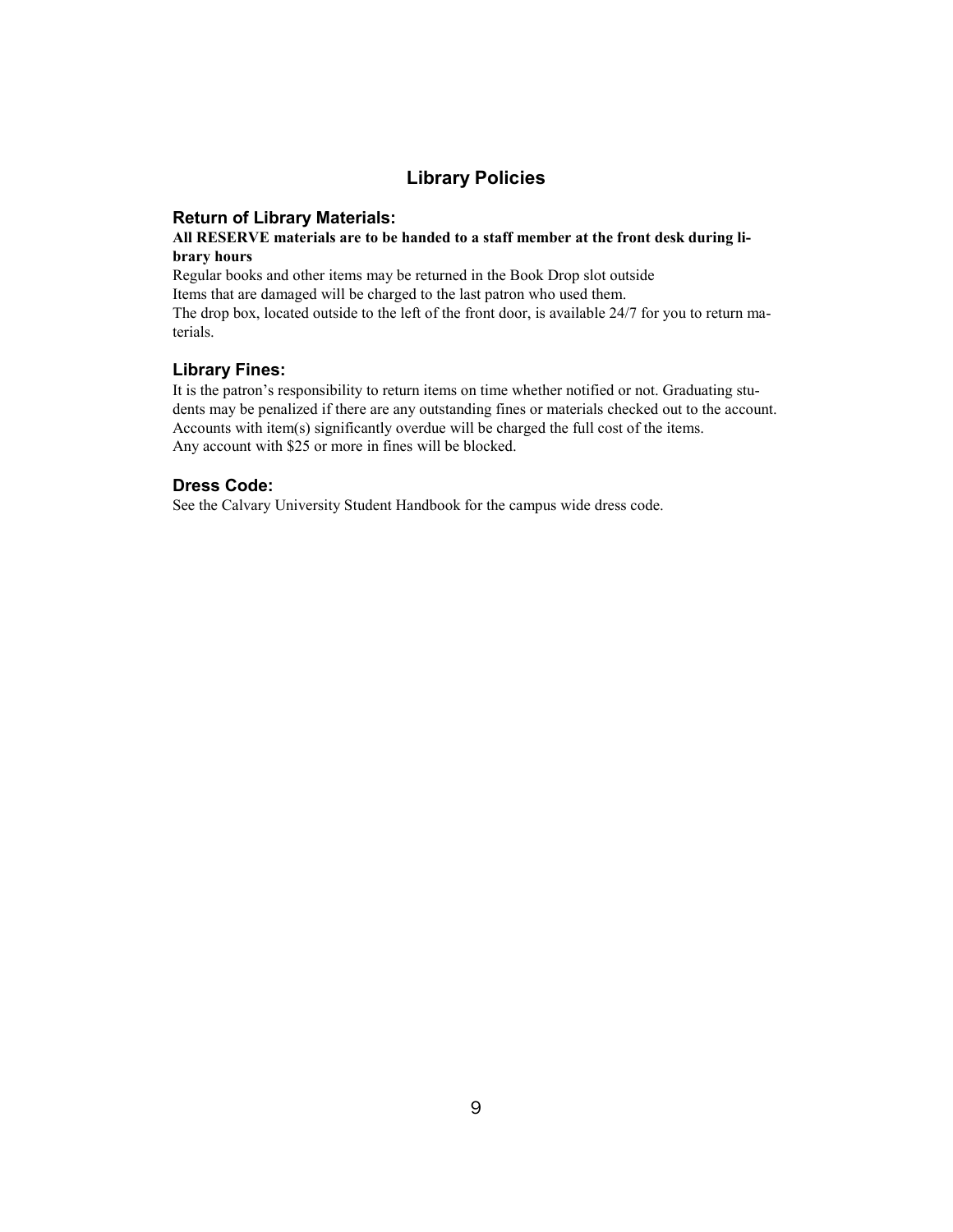## **Technology Resources**

**ProQuest Research Library** is a general studies database provided for your use. The computers in the library have buttons at the top of the screen to access ProQuest. It is a searchable database of magazine, essay, and journal full-text articles or abstracts. This database can be accessed outside of the library on the Populi homepage. You will need your Calvary photo ID

**Galaxie Theological Journal Library** is a conservative theological database provided for your use. The computers in the lab have buttons at the top of the screen to access Galaxie. This database can be accessed outside of the library on the Populi homepage.

**EBSCO** provides the ATLA Religion Database and Serials as well as a number of eBooks. This database is available outside the library using the annual credentials (see email from Receptionist)

**ATLA eBook Lending Program** provides religious and other eBooks. This consortium is available outside the library after you set your password through an email from bibliotecadigital@odilotid.es (your username will be your Calvary email address). (if you cannot find this email in your inbox, email tiffany.smith@calvary.edu and request access)

**The Online Catalog** can be accessed via any computer connected to the internet. Our library is a member of the Mobius Consortium. You will be able to browse our materials as well as the materials of the consortium libraries. You are able to pick up books at the participating location most convenient for you.

**The Library Website** can be accessed at www.calvary.edu/library via any computer connected to the internet. You can find information about the library, hours, resources, etc.

# **Technology Services**

#### **Computer Lab Equipment & Software:**

All of the computers located in the library have access to the Internet through a broadband connection, and the content is filtered. Please see library staff if you need help accessing research materials that are blocked.

The computers are equipped with Microsoft Office. Patrons working on homework will be given first priority on the computers. The library staff reserves the right to schedule the use of computers or to ask patrons not working on homework to stop using a computer when necessary. The computers in the lab are not to be moved. Please do not plug or unplug any cords on the back of the CPUs. Memory sticks and headphones can be plugged into the front of each computer.

**Email**: Calvary provides you with a student email account. All correspondence from the library will be sent to your student email address.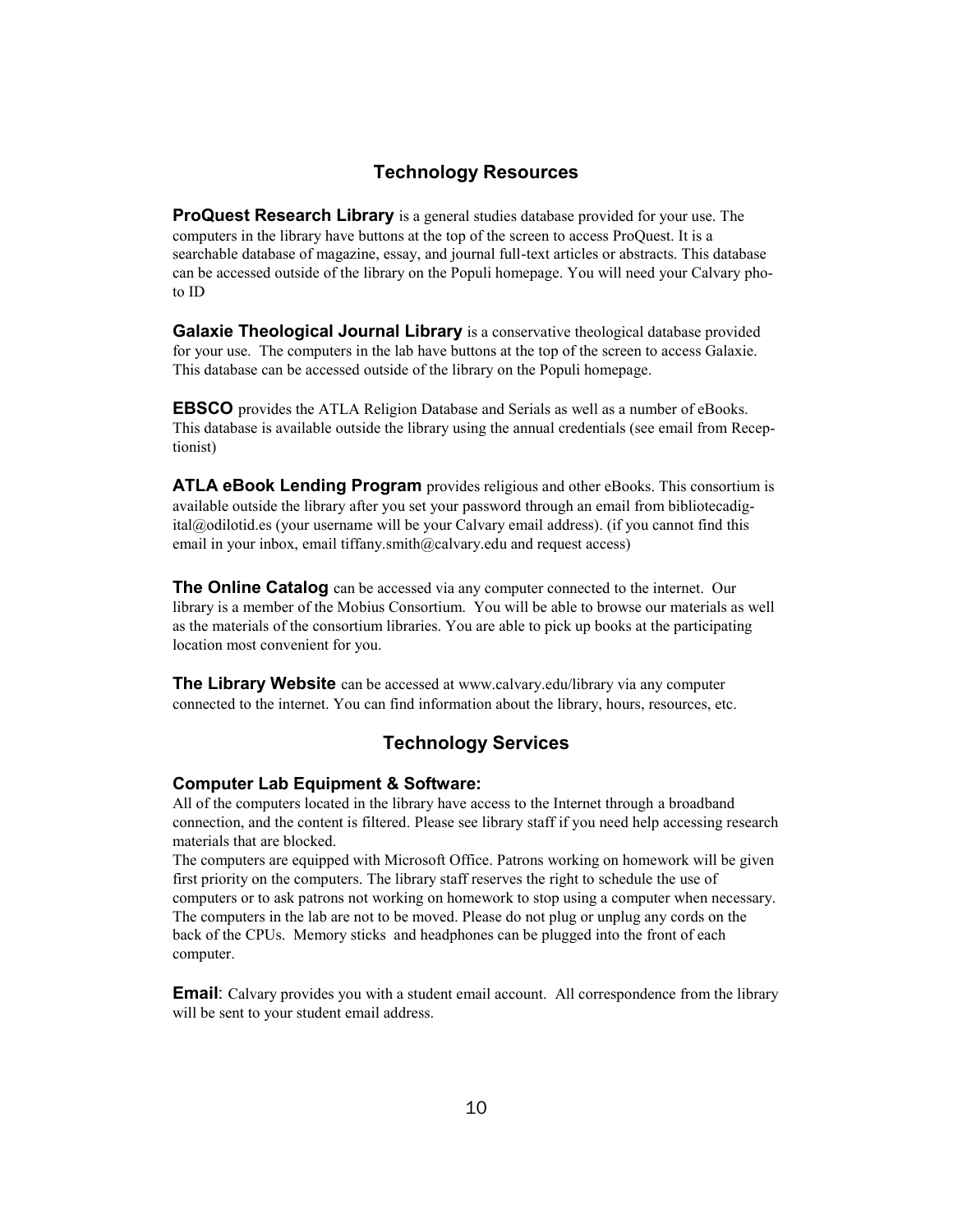# **Technology Policies**

**Laptops** used in the library can access the campus wireless Internet. Please ask a library staff member if you need help with Wi-Fi access. Please note that this access is only available to current students.

## **Internet Policy:**

The Internet should be used as a research tool to support Calvary University's mission: "to prepare Christians to live according to a Biblical worldview and to serve as Christians in the church and in the world." The following cautions are recommended:

- 1) Please remember when using the Internet that some material may be outdated, wrong, biased, or inappropriate for Christian use. The Hilda Kroeker Library does not validate the integrity of Internet sources. **Patrons should exercise judgment and discrimination in choosing viable information sources.**
- 2) **Patrons are asked to limit their search time** if other patrons are waiting for the computer. During busy weeks of the semester, computer time may be reserved and a two-hour time limit strictly observed.
- 3) The Internet is to be used as a research tool; therefore, patrons should not play games or enter chat rooms.
- 4) The highest standard of moral purity is expected of Calvary students. Any patron accessing morally inappropriate materials (see Student Handbook) will be reported to the Dean's Department for discipline, and library privileges may be revoked.

#### **Objectionable Internet Site Access:**

To help guard against objectionable material, filtering software has been placed on all of the computers. However, **if the filter fails and objectionable material comes on the screen**, the following actions should be taken **immediately**. Following these procedures can protect you from disciplinary actions and serve to prevent further access to this site by others at Calvary.

- 1) Close the browser *immediately.*
- 2) Contact a library staff member *immediately*.
- 3) Fill out an Objectionable Internet Site Access Incident report form. (This is available at the front desk and will be turned in to Information Services.)
- 4) Speak to no one other than listed personnel (Library Staff, Manager of Information Systems, and Dean of Students) about this incident.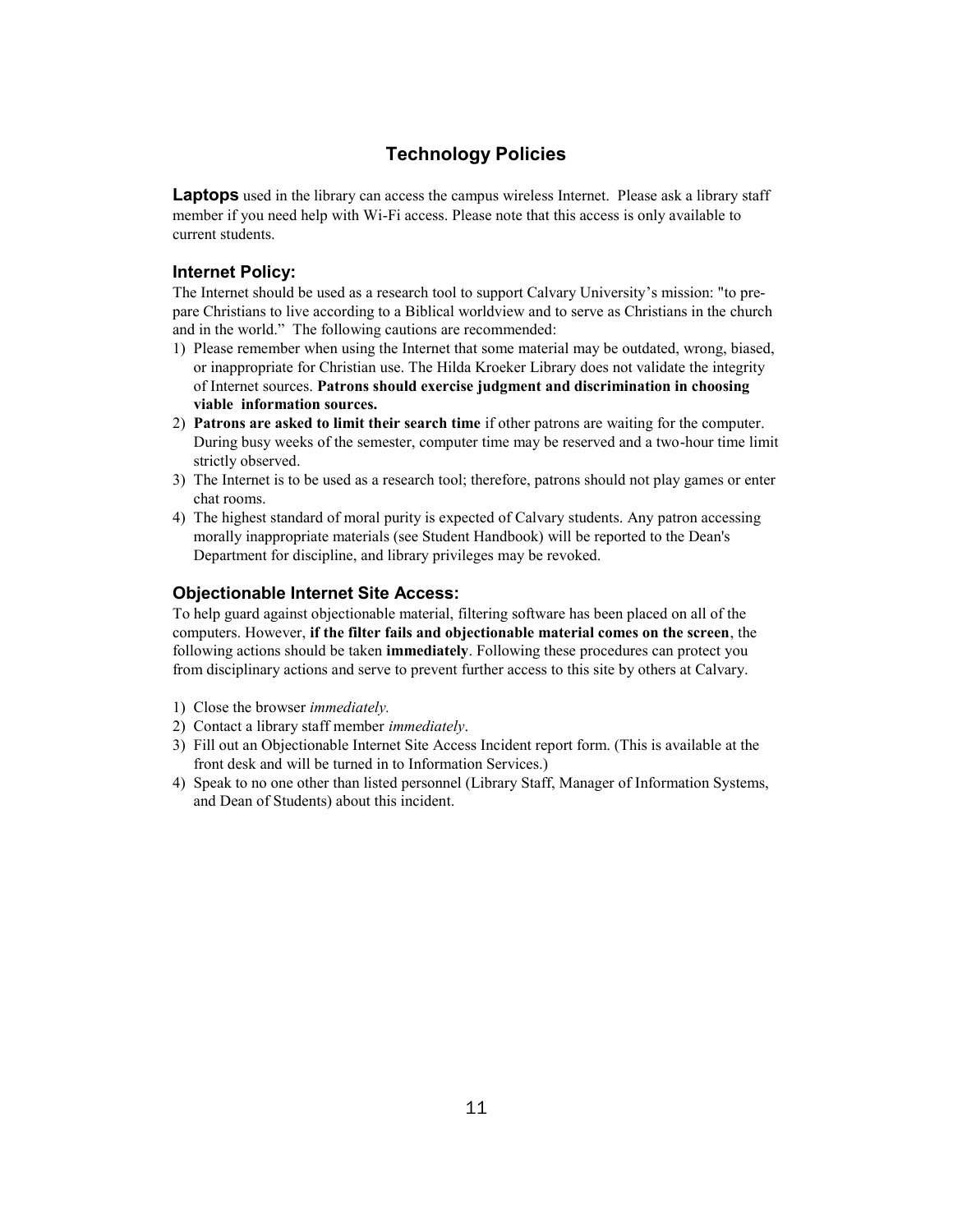# **Library Online Catalog**

# **To Use the Online Catalog Computer to search for items owned by Calvary:**

Access the online catalog at www.calvary.edu/library.

- 1) Enter a word or phrase to search.
- 2) Select "Author," "Title," "Keyword", etc. Click on the "Search" button.
- 3) The search results will give you a list of titles. Click on the "Details" button to see the call number and availability information for the selected title.
- 4) Click the Internet Back button to return to screens you have previously accessed.

#### **Placing Holds at consortium Kansas City area libraries:**

To search and place our materials on hold or to request an item from Calvary or other libraries in the Kansas City area consortium:

- From the search page, under Library, select **Calvary University** or **View Entire Collection**.
- Fill in the title, keyword, or author you want to search.
- Click on the word "Search."
- Find the item you would like to request.
- Click the hyperlinked title of book to see its record
- Click the "Place Hold" button.
- On the following screen, type in your name (first middle last), complete card number without any spaces and then the letters CALV.
- Click "OK."

The material you request will be delivered to our library as fast as possible. Deliveries are made Monday-Thursday. We will notify you by email when your material arrives, and you can pick it up at the front desk. Please return the requested material to the **Hilda Kroeker Library**.

#### **Placing Holds in Mobius/Prospector:**

To search and place our materials on hold or to request an item from the large consortium:

- From the search page, in the red bar, select Mobius
- Fill in the title, keyword, or author you want to search.
- Click on the word "Search."
- Find the item you would like to request.
- Click the hyperlinked title of book to see its record
- Click the "Request" button.
- Choose your library
- On the following screen, type in your name (first middle last), complete card number without any spaces and then the letters CALV.
- Select where you would like to pickup the item
- Click "OK."

The material you request will be delivered as fast as possible. You will be notified via email when your material arrives, and you can pick it up at the front desk. Please return the requested material to the library you picked it up at or to Calvary University.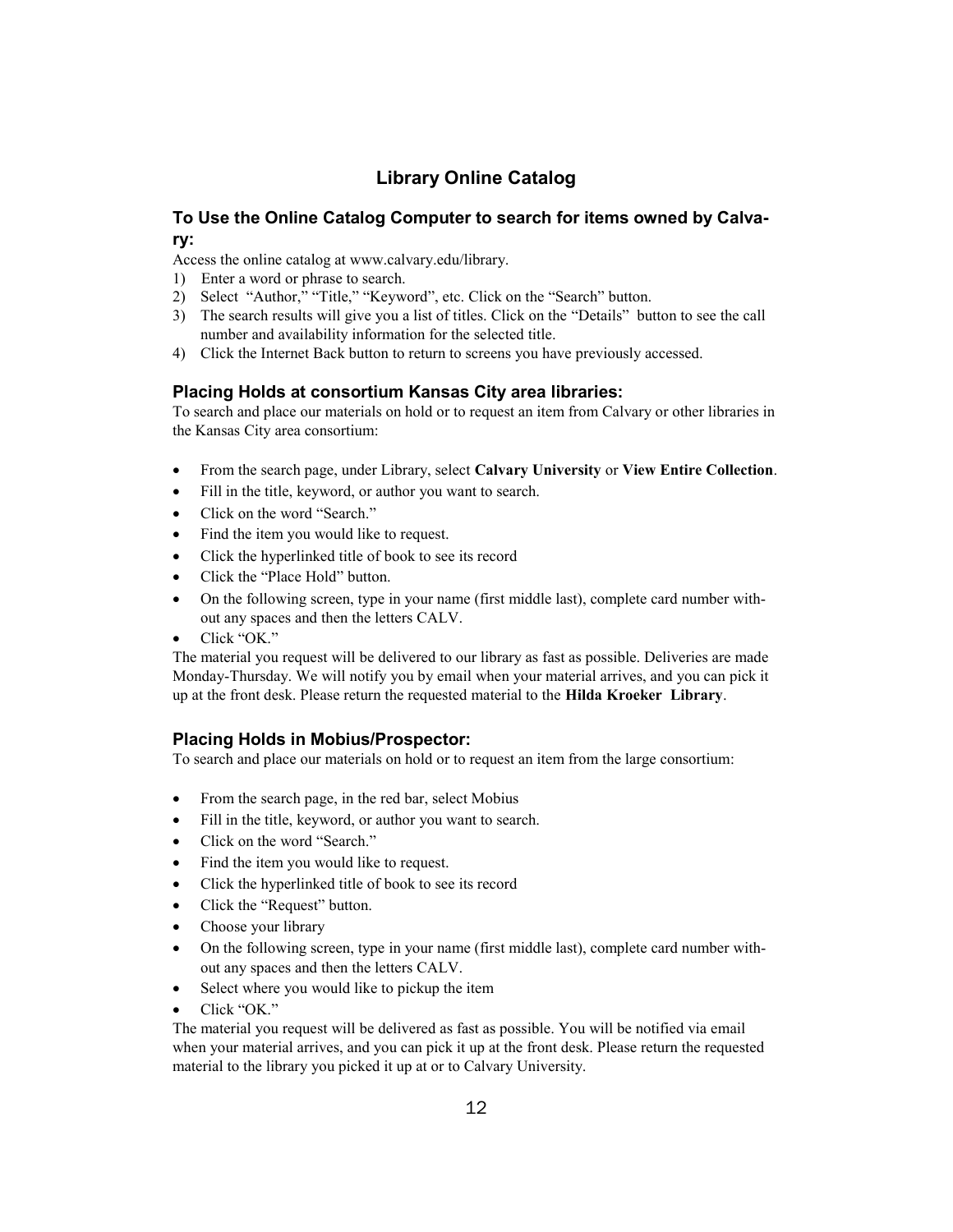### **Also Available on the Online Catalog**

**My Account** is found in the red horizontal bar near the top of the search screen. You will be asked to type your name (first middle last). Enter your card number followed by CALV.

You can check your account:

- to **see items currently checked out** and their due dates.
- to **renew** your books.
- to place, check, and/or cancel materials **on hold.**

If any books are overdue, the system will block patrons from renewing books or placing holds over the Internet, even if those materials are not the ones which are overdue. Please see or call the library staff for assistance.

#### **To Request Interlibrary Loan (ILL) Materials (not found in Mobius or Prospector):**

Interlibrary loans may not be placed on textbooks nor on any books requestable within the consortium.

To place a request for materials from libraries outside of the consortium:

- Visit the library and ask for an Interlibrary Loan Request form.
- Fill out the form completely.
- Turn the form in at the library front desk.

OR

- Send an email from your Calvary email account to: eidene.anderson@calvary.edu.
- The subject line of your email should say: ILL request.
- Be sure to include your name, phone number, and the maximum amount that you are willing to pay for the material (ie. only if free, \$3, \$5, \$10, \$20, etc.) in your email.
- Include all the information that you can about the material.
- For books include author, title, edition, publisher name, publisher location, date of publication, and ISBN.
- For articles include title of serial/magazine, ISSN, volume  $\#$ , issue  $\#$ , page numbers, title, and author.

The library staff will attempt to fill your request; however, other libraries may choose not to loan their materials to us. If applicable, the student is responsible to pay the cost of shipping to and from the lending library. The material you request may take *at least* two weeks to arrive. Please return the requested material to the **Hilda Kroeker Library**.